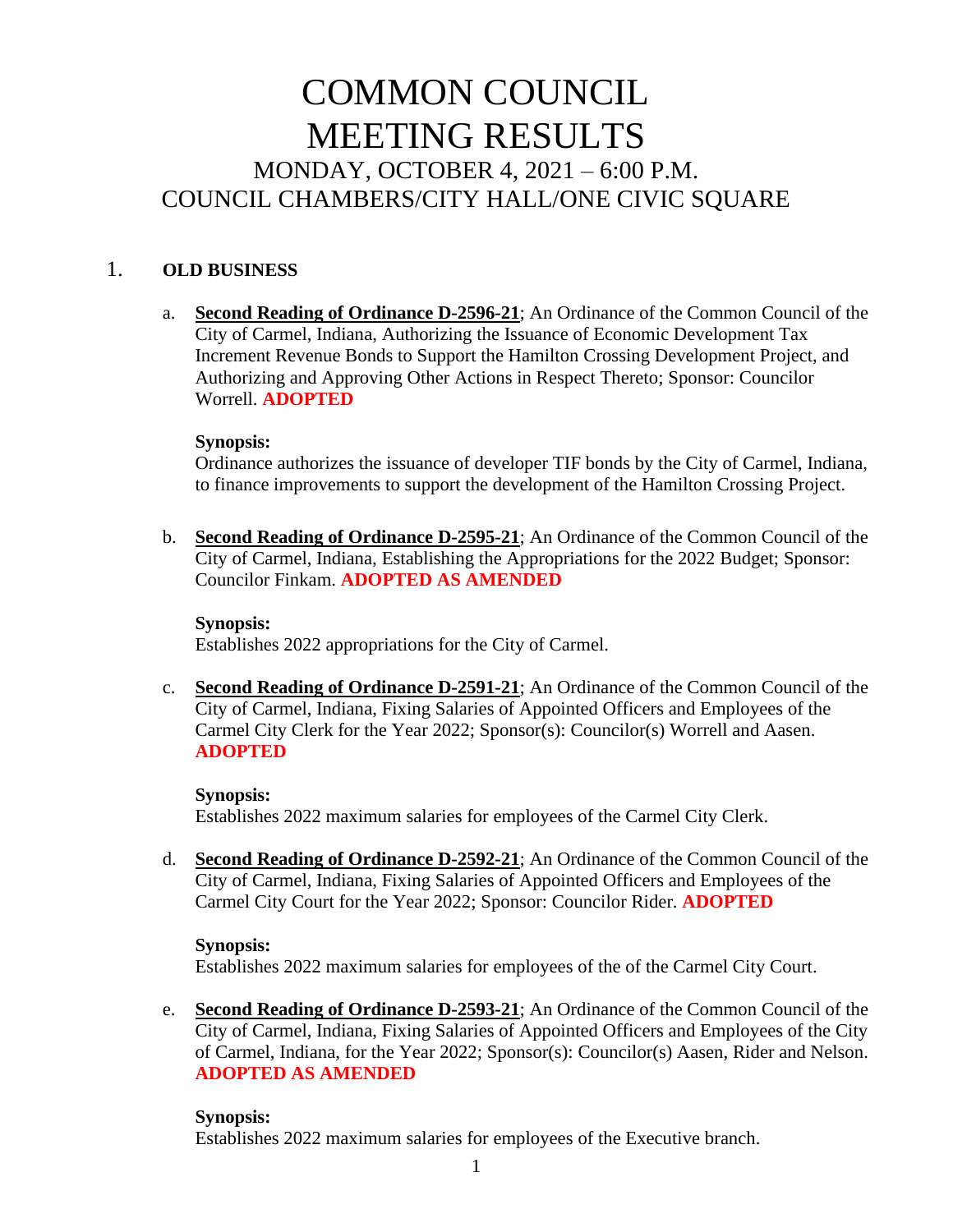f. **Second Reading of Ordinance D-2594-21**; An Ordinance of the Common Council of the City of Carmel, Indiana, Fixing Salaries of Elected Officials of the City of Carmel, Indiana, for the Year 2022; Sponsor(s): Councilor(s) Aasen, Rider and Nelson. **ADOPTED**

## **Synopsis:**

Establishes 2022 salaries for Carmel's elected officials.

## 2. **PUBLIC HEARINGS**

a. **First Reading of Ordinance D-2597-21**; An Ordinance of the Common Council of the City of Carmel, Indiana, Authorizing and Approving an Appropriation of Funds from the ARP Coronavirus Local Fiscal Recovery Fund (Fund #176); Sponsor: Councilor Worrell. **ADOPTED**

## **Synopsis:**

Appropriates funds in the ARP Coronavirus Local Fiscal Recovery Fund for the provision of government services pursuant to the ARP Plan adopted by the Common Council.

b. **First Reading of Ordinance D-2598-21**; An Ordinance of the Common Council of the City of Carmel, Indiana, Authorizing and Approving an Appropriation of Funds from the ARP Coronavirus Local Fiscal Recovery Fund (Fund #176); Sponsor: Councilor Worrell. **ADOPTED**

## **Synopsis:**

Appropriates funds in the ARP Coronavirus Local Fiscal Recovery Fund for employee premium pay pursuant to the ARP Plan adopted by the Common Council.

## 3. **NEW BUSINESS**

a. **Resolution CC-10-04-21-02**: A Resolution of the Common Council of the City of Carmel, Indiana, to Limit the Rate for Taxes Payable in 2022 and Authorize Necessary Temporary Borrowing Among City Funds; Sponsor(s): Councilor(s) Finkam and Worrell. **ADOPTED**

## **Synopsis:**

A resolution finding that the City's 2022 property tax rate should not exceed 0.7877, which is the same as the 2021 rate, and recommending how the DLGF should allocate the 2022 property levy among City funds; and also permitting temporary borrowing among funds during 2022.

b. **First Reading of Ordinance D-2599-21**; An Ordinance of the Common Council of the City of Carmel, Indiana, Amending the 2021 Salary Ordinance; Sponsor: Councilor Worrell. **ADOPTED**

## **Synopsis:**

Amends the 2021 salary ordinance to allow City employees to receive premium pay as authorized by the American Rescue Plan Act and the Common Council.